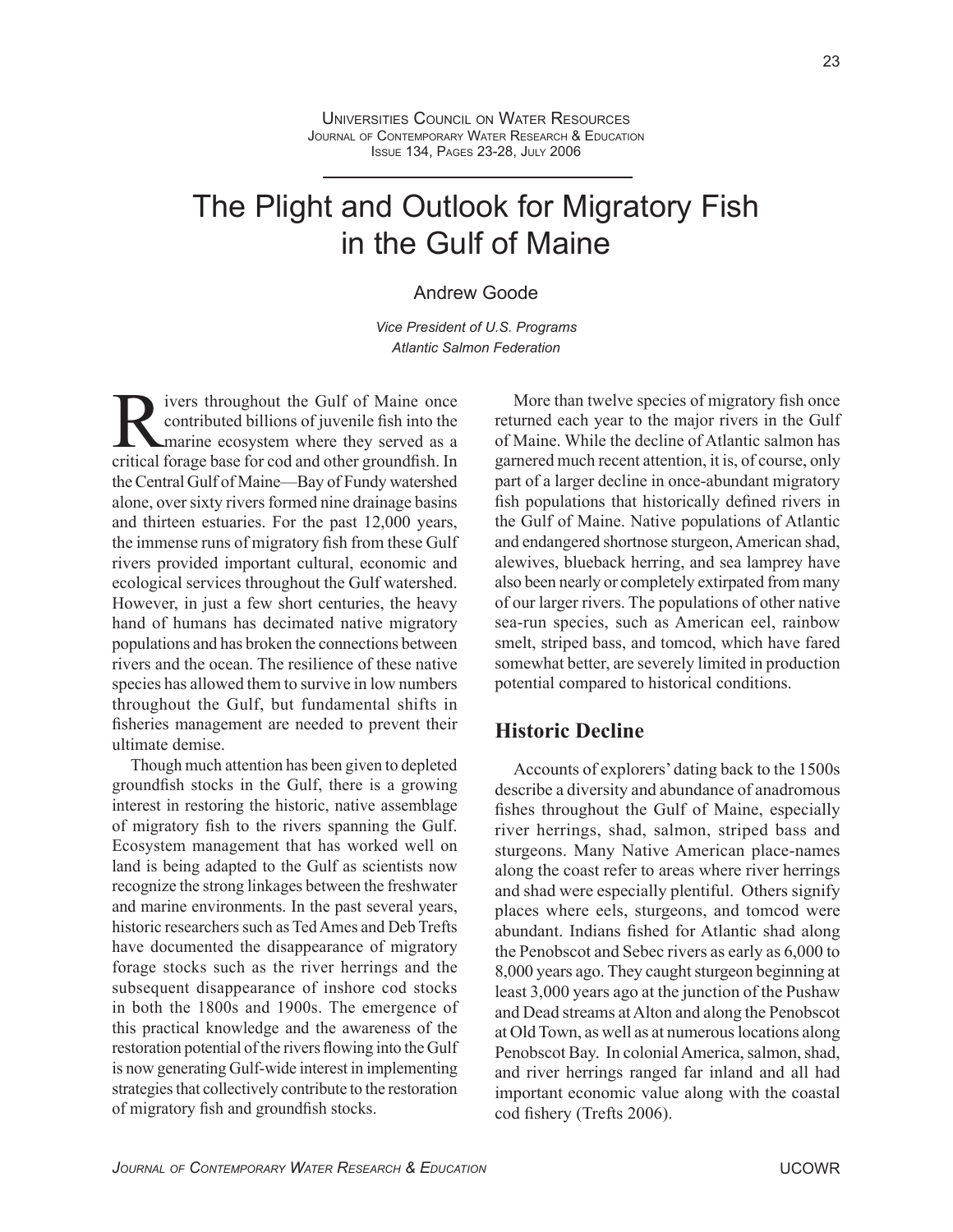From 1600 to 1900, New England's seemingly inexhaustible supply of migratory fishes steadily declined from west to east. The size of Maine's rivers and their distance from major urban centers shielded the enormous runs of fish they naturally sustained until widespread damming and clogging of rivers and overfishing led to the demise of most commercial salmon, shad and river herring fisheries by 1870. The loss of prey upon which cod stocks had foraged inshore each summer seems to have caused their disappearance from the Gulf of Maine's estuarine and coastal waters from west to east after impassable dams were constructed in the main stem of large rivers running to the Gulf (Trefts 2006).

Today, historic populations of migratory fish in the Gulf of Maine are at a fraction of their historic levels. Atlantic sturgeon numbers have plummeted, while shortnose sturgeon populations are down 98 percent and listed as endangered under the Endangered Species Act (Smith 1997). Due largely to dams, Atlantic salmon have lost more than 90 percent of their historic spawning habitat in the Gulf of Maine. Sea-run brook trout, which are still common in all the Canadian maritime provinces, are now found in only a few small Gulf streams that have been untouched by dams and industrial use. Eel landings declined from 1.8 million pounds in 1985 to 649,000 pounds in 2002 (Atlantic States Marine Fisheries Commission 2000). In 2004, the Atlantic States Marine Fisheries Council petitioned the federal government to conduct a status review of American eel populations due to their precipitous decline. Eels are a relatively long lived species that may live in freshwater up to 30 years and grow to five feet in length before heading out into the Gulf of Maine on their way to the Sargasso Sea. Due to their size, turbines exact a heavy mortality on the downstream migration of sexually mature eels. In a 1998 study, the U.S. Fish and Wildlife Service determined that eels may have been eliminated from 81 percent of their historic habitat from Connecticut to Maine (Atlantic States Marine Fisheries Commission 2000). The once abundant river herrings have continued to decline remarkably as well. Alewife landings in Maine declined from 3.4 million pounds in 1970 to less than 1 million today (Maine Department of Marine Resources 2005).

## **Dams**

In the past three decades, meaningful steps have been taken to make rivers in the Gulf of Maine more capable of supporting fish populations. Due to the Clean Water Act, poor water quality is not the limiting factor to fish populations it once was. No longer do we see industrial or municipal pollution creating anoxic barriers to fish migration that was the norm in the Gulf's larger rivers only four decades ago. Today, both commercial and recreational fisheries are better managed and habitataltering log drives are now just a part of folklore. Amendments to the Federal Power Act have required regulators to consider a broader range of public uses of our rivers beyond just energy production when dams are re-licensed. This has often resulted in better fish passage, increased minimum flows and in rare cases, orders for a dam to be removed. Despite these improvements, virtually all native migratory fish populations in the Gulf of Maine have continued to decline. A reliance on unproven engineering schemes to mitigate the impacts of dams continues to block the meaningful (selfsustaining) restoration of migratory fish. In particular, the cumulative impacts of dams continues to exact a severe toll on migratory fish as regulators have largely chosen to look at each dam independently, rather than taking into consideration the whole configuration of dams on a river. Since major rivers in the Gulf of Maine average five or more main stem dams, the cumulative impact issue is the major reason for the failure of most migratory fish restoration efforts.

The impacts of dams differ with each species. For species such as sturgeon, striped bass and rainbow smelt, there is no proven technology to pass these fish over dams. For skittish species such as American shad, fish elevators are required since they are reluctant to use fish ladders. Even with a fish lift, it is rare to find a self sustaining shad run above two or more dams. For Atlantic salmon, it is virtually impossible to find a self-sustaining run of salmon above three or more dams in North America or Europe. As mentioned earlier, the downstream impacts may be as detrimental or, in the case of the American eel, worse to fish populations.

A good example of the cumulative impacts of dams can be seen on the Penobscot River, the largest river in the Gulf of Maine. With the possible exception of the American eel, the river is not capable of supporting any self-sustaining population of migratory fish above the first dam. In this particular river, a guantlet of three dams close to the ocean continue to retard the meaningful restoration of Atlantic salmon, despite decades of efforts and millions of dollars.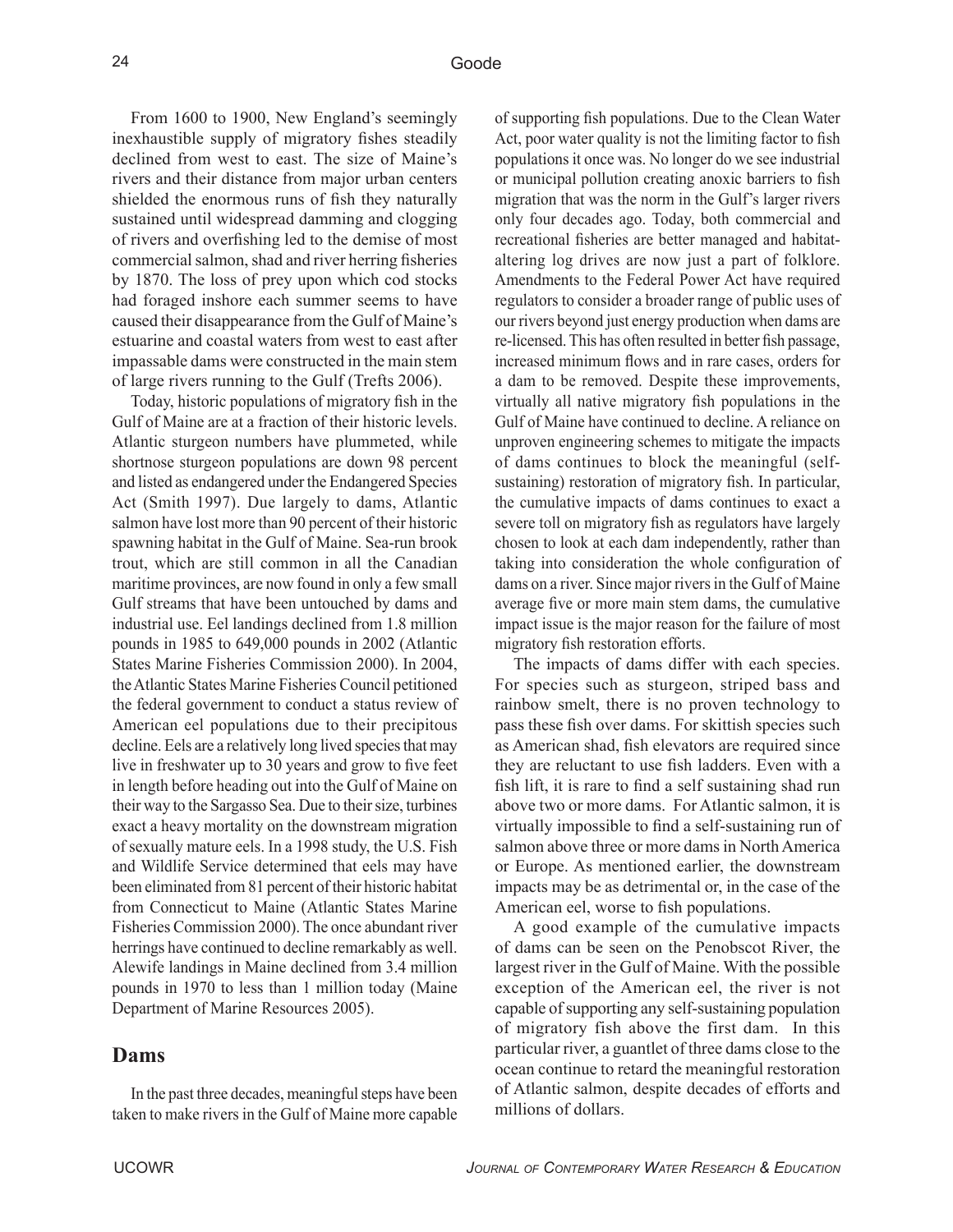## **Cultural, Economic, and Ecological Benefits of Diadromous Fish**

#### **Cultural**

Certainly for Indian tribes such as the Penobscot Indian Nation, migratory fish were important part of their history and still play important ceremonial and religious roles. For decades, they have been unable to exercise their treaty reserved fishing rights as migratory fish are not able to reach their reservation. The resident fish offer the tribe little as an alternative. Fish consumption advisories are present throughout much of the Penobscot River watershed due to the presence of dioxins, furans, PCB's and mercury in fish species tested, including smallmouth bass, white suckers and American eel. The restoration of shad, blueback herring and alewives to the Penobscot River would provide a clean source of food for the tribe and render meaningful the Penobscot Nation's federally recognized subsistence fishery rights.

Sport angling for the Atlantic salmon and other species has longstanding traditions that have helped tie riverfront communities together. In Maine alone, more than a dozen salmon clubs buzzed with excitement each spring in anticipation of the salmon's return from Greenland. As recently as fifteen years ago, the first salmon caught on the Penobscot was presented to the President. Today, many of the salmon clubs and their rich history have gone away. On the Penobscot, three clubs hang on with the old timers now playing cribbage instead of fishing on the river.

#### **Economic**

The commercial and recreational value of migratory fish should provide momentum for a Gulf-wide restoration effort. On the East coast, the recreational fishery for striped bass is \$6.6 billion and supports 63,000 jobs (Southwick Assoc 2005). Just outside of the Gulf of Maine, Canada's recreational Atlantic salmon fishery pumps tens of millions of dollars into local economies while playing an important cultural role as well. On the Miramichi River alone, recreational salmon fishing is a \$25 million industry that has proven to be far more sustainable than many other boom and bust resource industries along the coast. In a few southern rivers in the Gulf of Maine such as the Merrimack, recreational shad fisheries are becoming popular due to restoration efforts. Further south on the Connnecticut and Hudson Rivers, popular shad festivals welcome the return of what John McPhee has titled, The Founding Fish, for shad's important economic role in centuries past. Obviously, a restored coastal cod fishery would be a tremendous economic and cultural boon to communities surrounding the Gulf of Maine.

#### **Ecological**

Migratory fish are a conveyor belt of nutrients from the ocean to the river and from the river to the ocean. Increasingly, there has been a growing consensus among researchers and scientists who believe that one of the reasons groundfish continue to struggle in the Gulf of Maine is because their forage base is depleted. Historically, the forage base of coastal cod stocks and other groundfish has been largely comprised of Atlantic herring, which spend their entire life in the ocean, and the river herrings (alewife, blueback and shad). Rainbow smelt, tomcod, and eels have also been a component of the forage base. The loss of billions and billions of juvenile forage fish from the Gulf of Maine can only have a negative impact on species like cod that depend on them. In fact, recent papers by Ames (2004) and Trefts (2006), covering different time periods, have documented declines in migratory fish and the subsequent declines in nearshore groundfish populations. Whether it is river herrings role as forage fish for coastal groundfish populations, or rainbow smelts role as food for salmon kelts, or alewives role in feeding the young of eagles and ospreys, the possibility of restoring the broken connections that tie together the terrestrial, river, estuary and marine ecosystems should drive the impetus needed for a Gulf-wide diadromous fish restoration effort.

Historically, diadromous fish were a source of nutrients for the generally nutrient poor rivers in the Gulf of Maine. These fish were a significant source of carbon, nitrogen, and phosphorous to the river. This transfer of clean nutrients into the river served many important roles, not only for the other fish in the river, but also for a diverse benthic community of invertebrates and for life along the river corridor. Recent studies have shown that river herring predators derive a substantial portion of their carbon biomass during the spawning run (Garmin 1998). In a Pacific Northwest study, 22 species of mammals and birds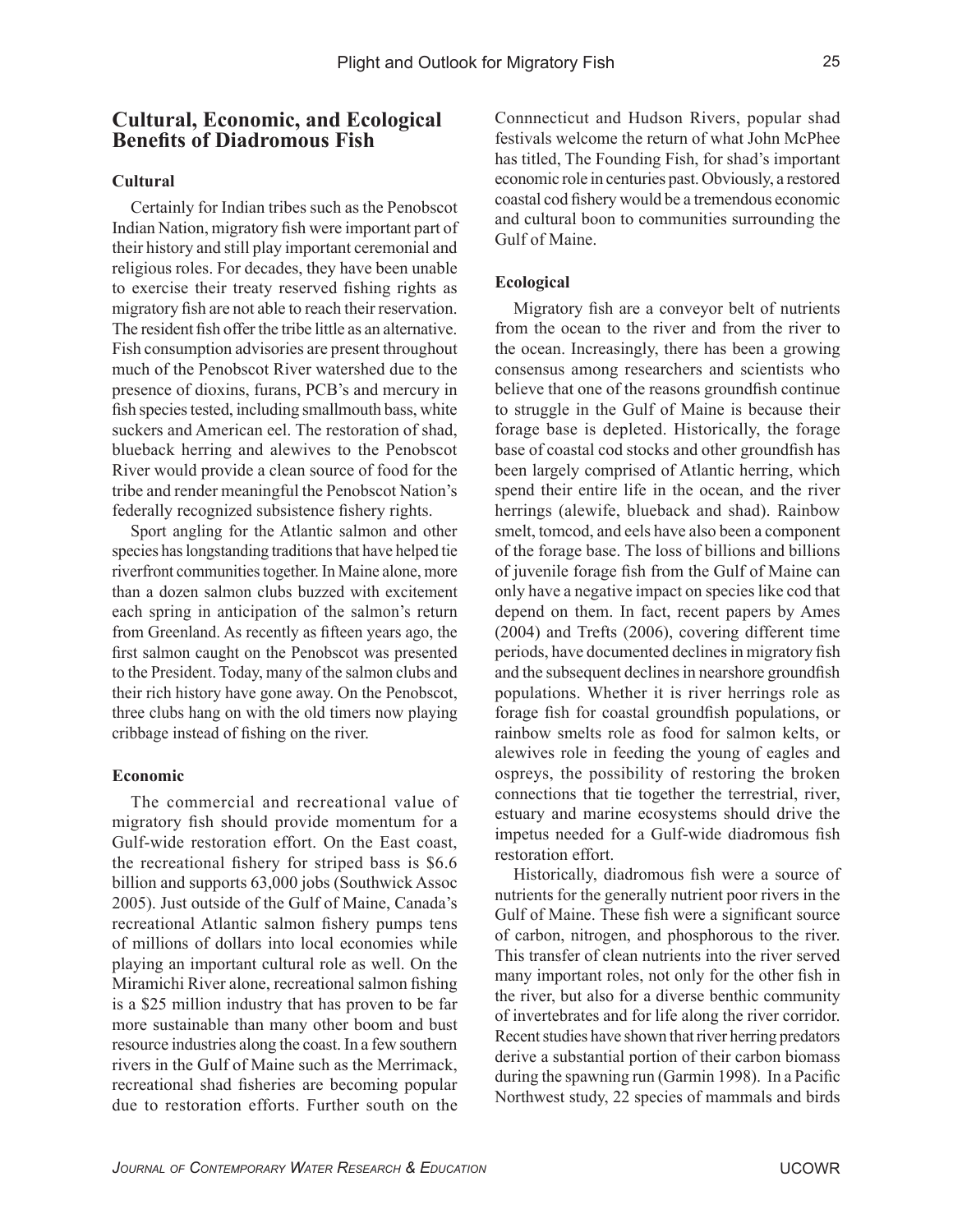were observed to eat salmon carcasses on seven Pacific Northwest streams (Cederholm 1989).

The influence of salmon on rivers in the Pacific Northwest is well documented. The five species of Pacific Northwest salmon are thought to have historically caused a "nutrient shadow" throughout the ecosystem. Clem Fay, the late fisheries biologist for the Penobscot Indian Nation, believed that the twelve fish species that comprised the native assemblage of migratory fish in the Gulf of Maine may have once played a similar role in casting a 'nutrient shadow' far inland.

## **Past Management Failures**

The over exploitation of migratory fish stocks and the damming of rivers often wiped out abundant migratory fisheries in individual rivers in just a few short decades. Subsequent restoration efforts have largely failed for many reasons. The first is the failure to address the root of the problem. Public agencies now have 130 years of field experience in the Gulf of Maine to understand that fish ladders, lifts, and hatcheries can not overcome the impacts of multiple dams on a river. Yet tens of millions of public dollars continue to be spent perpetuating the myths of these technologies. While these technologies can play a limited role, such as a hatchery being used to keep a species from going extinct, they should not be considered lasting solutions. Second, both public and private groups have put too great a focus on individual species and not enough attention on restoring the full native assemblage of migratory fish in a river. This single species focus has ignored many of the ecological relationships fish have between species and other parts of their ecosystem. For example, Atlantic salmon spawn in the fall then overwinter before heading back to sea in the spring. In a healthy Gulf of Maine river, their downstream migration coincides with the upstream spawning migration of rainbow smelt. These smelt are a critical nutrient source for the salmon that have not eaten for 6-10 months and are headed back to a long migration at sea. To continue this theme, just a month later, the downstream migration of young salmon smolts coincides with the arrival of alewives in the river. The alewives serve as a critical prey buffer to the smolts from cormorants and other predators. The failure of fishery managers and policy makers to focus on these relationships has undermined their success. Ultimately, to save a species such as Atlantic salmon, we need to ensure the health of the other species with which it is co-dependent.

# **Potential Solutions**

The National Academy of Sciences report, Atlantic salmon in Maine (2004), recommended a focus on large rivers and emphasized the urgent need for a ". . . program of dam removal, with a priority on those dams whose removal would make the greatest amount of spawning and rearing habitat available." This is not only good advice for salmon, but for all the native migratory species in the Gulf whose populations are today just a fraction of historic levels. Obviously, large rivers have the most habitat and over time are more resilient to environmental stochastic perturbations. In Maine, the Downeast coastal rivers historically supported populations of 300 to 800 adult salmon, whereas the Penobscot supported up to 100,000 adults. When a natural or man-made decline occurs, these larger rivers retain the critical mass needed to recover far quicker than the smaller rivers that take longer to emerge from the numbers bottleneck like the Downeast salmon rivers are in today.

At the same time, the medium and smaller rivers cannot be ignored. These rivers are important for the genetic diversity they provide within the range of each species and for spreading the risk of population extirpation. These smaller rivers may have fewer threats to address and, in the short term, may be where the best restoration opportunities lie. Small scale, successful restoration projects will only build momentum and public support for larger efforts.

As implied in the National Academy of Sciences report, a primary focus on habitat and a focus on addressing the root of the problem is needed. The removal of the Edwards Dam on Maine's Kennebec River is a good example of addressing the root of the problem. Situated at the head of tide, the removal of the dam opened up 17 miles of free-flowing habitat. Six years later, sturgeon, herring and shad have all recolonized the open habitat. The Maine Department of Marine Resources estimates that the shad population has gone from under 1,000 to more than 8,000 fish today (Wippelhauser pers comm.).

The Penobscot project may be the most innovative, far reaching river restoration project in the country today. The project addresses both the full native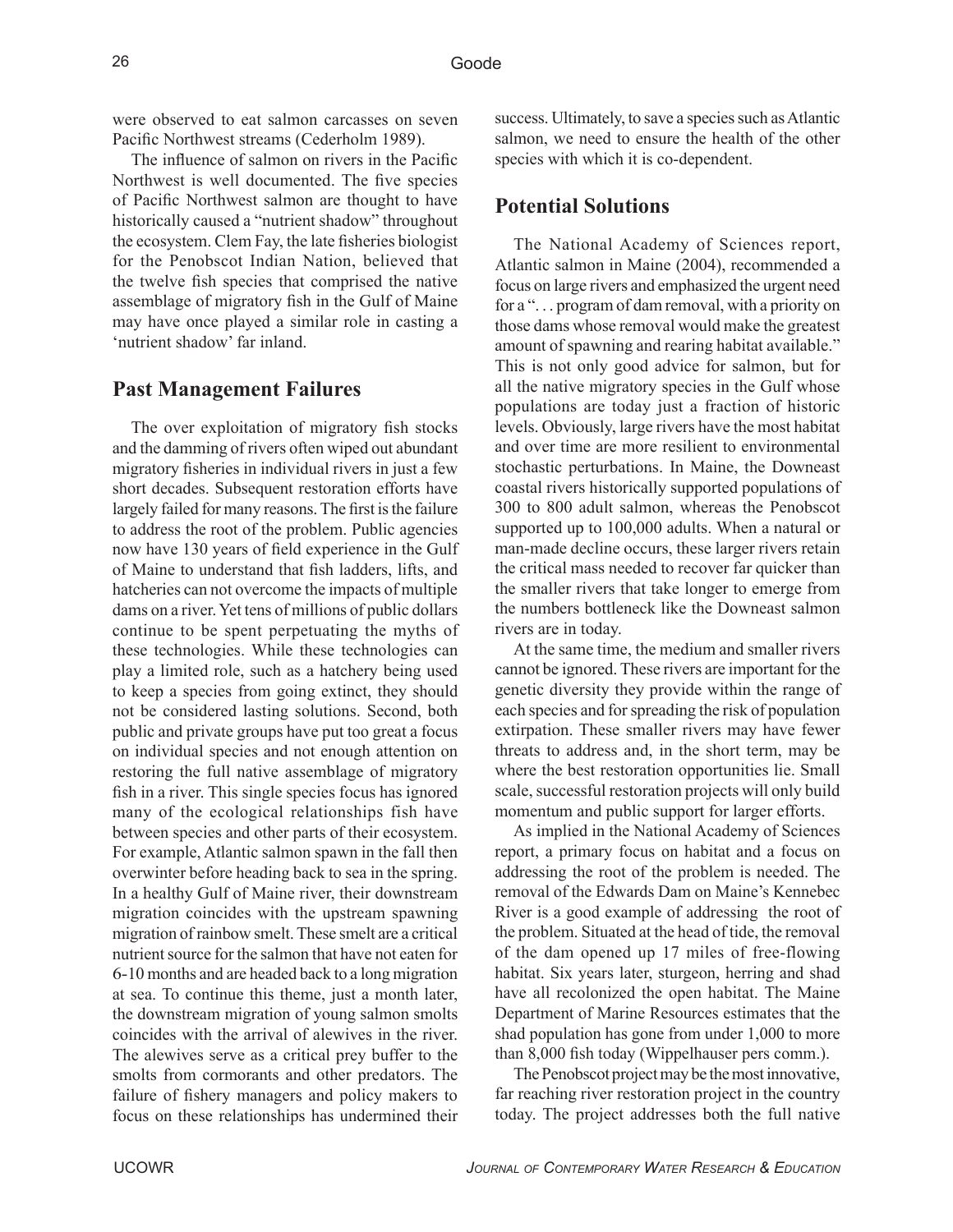complement of migratory fish in the river and the need to restore the broken ecological connections between the river and the Gulf of Maine. If successfully implemented, the project will remove the two dams closest to the ocean, bypass a third and improve fish passage at four other dams on the river. The willingness of all stakeholders to take a global view of the river and their willingness to find a balance between economic use and meaningful fisheries restoration should become a national model for river restoration.

The outright removal of dams is not always feasible for political or financial reasons. Fortunately, there are several innovative strategies with promise for restoring migratory fish. These include the use of fish lifts instead of fish ladders to allow greater numbers of species and fish to be moved upstream. The use of rock ramps and fish bypass channels can provide unencumbered passage for multiple fish species. In some cases, fisheries managers and regulators need to consider shutting down turbines during peak migration periods. A good example of this technique would allow for turbine shutdown during the well-known fall night-time emigration of pregnant eels to prevent the 100 percent mortality rate that now occurs in some Gulf rivers.

An ecosystem focus that recognizes the numerous ecological relationships between the freshwater and marine ecosystems should govern future restoration efforts of migratory fish in the Gulf of Maine. Not only will this require approaches along the scale of the Penobscot project, but it will also require a fundamental shift in fisheries management. Currently, fishery managers often allow the harvest of all fish above the minimum number of spawners needed to seed the available habitat in the river. However, research has shown the number of spawners needed may be far greater to provide the necessary ecological benefits to other species needed for their survival (Gresh 2000). Scientists today still only understand a fraction of the ecological relationships that tie the river, estuary and Gulf of Maine ecosystems together. This dictates a need for a precautionary principle that favors fisheries management for ecological benefits first rather than solely for economic benefits. The metrics of success need to change. Instead of numbers of fish stocked, managers need to consider such questions as what natural processes have been restored and what populations have become self-sustainable.

For example, the parameters for successful alewife restoration could include an evaluation of the change in distribution of the alewife floater mussel (alewives transport mussel seed upriver in their gills), a decrease in predation of salmon smolts, and the presence of alewives in the stomachs of near-shore codfish. Regardless of the metric, it should be clear that the meaningful restoration of migratory fish stocks requires far more interagency collaboration at both the federal, state, and NGO level. The fact that all of the Gulf of Maine's native migratory fish still survive, albeit in very low numbers, is a testimony to their strength. Given the chance, they can re-colonize their habitat and once again play the important role of tying together our freshwater and marine ecosystems.

# **Author Bio and Contact Information**

**Andrew Goode** is Vice President of U.S. Programs for the Atlantic Salmon Federation. Currently, his principle focus is to restore Maine's Penobscot River, where an innovative agreement may represent the last, best chance to save Atlantic salmon in the U.S. Prior to ASF, Andrew was the Conservation Director for the Orvis Company and earlier worked for The Nature Conservancy in North Carolina and the Berkshires of Massachusetts. Andrew holds a Master's degree in ecology from Duke University's School of Forestry and Environmental Studies and a BA degree from Colby College. Contact: Andrew Goode, ASF, 14 Maine Street, Brunswick, ME 04011 goodeasf@blazenetme.net

## **References**

- Ames, E. P. 2004. Atlantic Cod Stock Structure in the Gulf of Maine. *Fisheries* 29(1):10-28.
- Atlantic States Marine Fisheries Commission. 2000. *Interstate Fishery Management Plan for American Eel.* Report No. 36: 1-93.
- Bouwes, N., Budy, Phaedra, C. J. Petrosky, Schaller, Howard, and G. P. Thiede. 2002. Evidence Linking Delayed Mortality of Snake River Salmon to Their Earlier Hydrosystem Experience. *North American Journal of Fisheries Management* 22:35-51.
- Cederholm, C. J., M. D. Kunze, T. Murota, and S. Atuhiro. 1999. Pacific Salmon Carcasses: Essential Contributions of Nutrients and Energy for Aquatic and Terrestrial Ecosystems. *Fisheries Habitat* 24(10):6-13.
- Gresh, T., J. Lichatowich, and P. Schoonmaker. 2000. An Estimation of Historic and Current Levels of Salmon Production in the Northeast Pacific Ecosystem: Evidence of a Nutrient Deficit in the Freshwater Systems of the Pacific Northwest. *Fisheries Habitat* 25(1): 15-20.